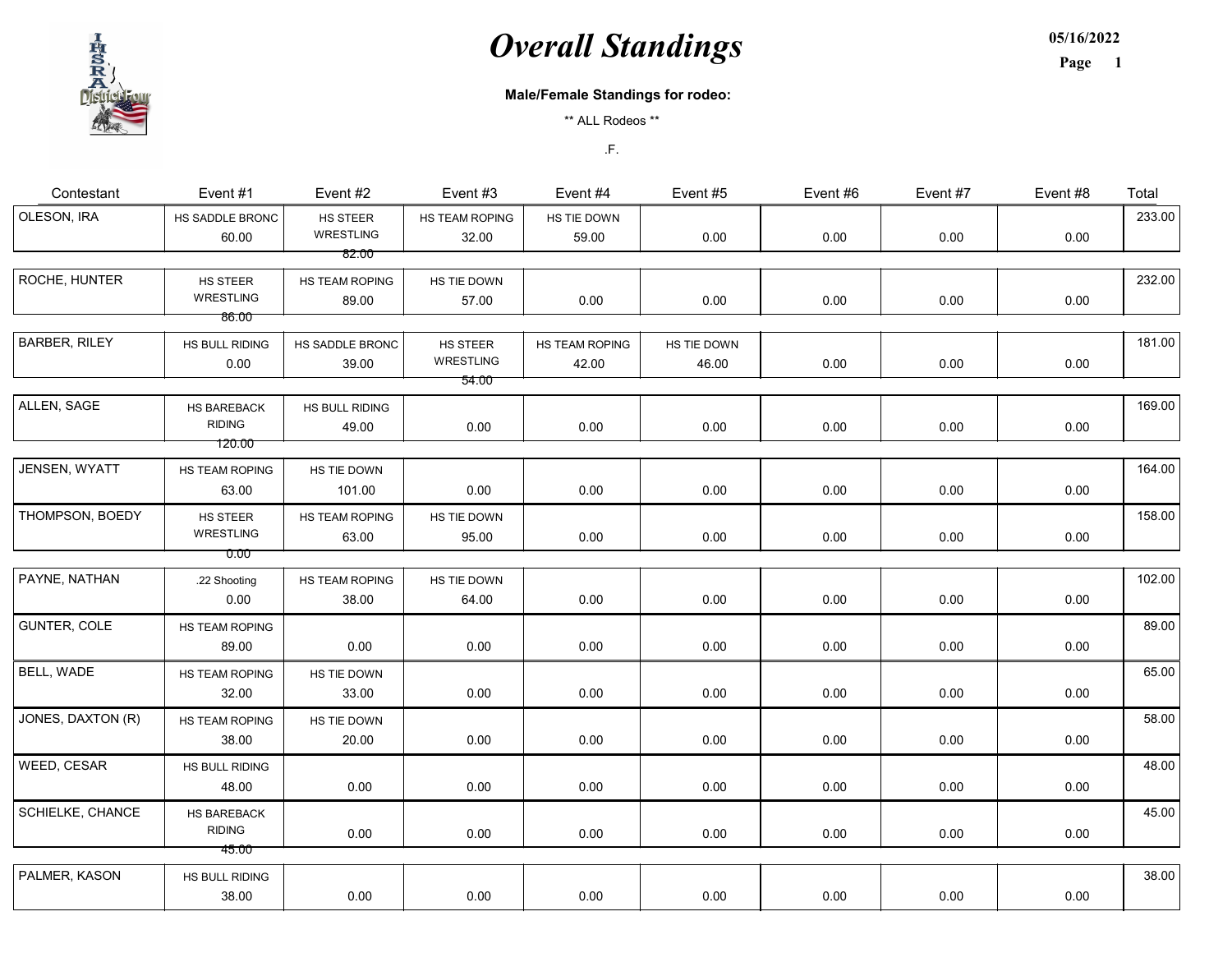05/16/2022 Page 2

#### Male/Female Standings for rodeo:

\*\* ALL Rodeos \*\*

| Contestant               | Event #1        | Event #2             | Event #3             | Event #4 | Event #5 | Event #6 | Event #7 | Event #8 | Total |
|--------------------------|-----------------|----------------------|----------------------|----------|----------|----------|----------|----------|-------|
| JONES, BRIGGEN (R)       | HS REINED COW   | HS TEAM ROPING       | HS TIE DOWN          |          |          |          |          |          | 27.00 |
|                          | <b>HORSE</b>    | 27.00                | 0.00                 | 0.00     | 0.00     | 0.00     | 0.00     | 0.00     |       |
|                          | 0.00            |                      |                      |          |          |          |          |          |       |
| SWAN, GEORGE (R)         | HS TEAM ROPING  |                      |                      |          |          |          |          |          | 25.00 |
|                          | 25.00           | 0.00                 | 0.00                 | 0.00     | 0.00     | 0.00     | 0.00     | 0.00     |       |
| BARBER, SLADE            | HS BULL RIDING  | HS SADDLE BRONC      | HS STEER             |          |          |          |          |          | 19.00 |
|                          | 0.00            | 0.00                 | WRESTLING            | 0.00     | 0.00     | 0.00     | 0.00     | 0.00     |       |
|                          |                 |                      | <u> 19.00 </u>       |          |          |          |          |          |       |
| KIGGINS, RIGGIN (R)      | HS REINED COW   | HS STEER             | HS TEAM ROPING       |          |          |          |          |          | 19.00 |
|                          | <b>HORSE</b>    | WRESTLING            | 3.00                 | 0.00     | 0.00     | 0.00     | 0.00     | 0.00     |       |
|                          | 0.00            | 16.00                |                      |          |          |          |          |          |       |
| DRAW PARTNER,            | JH TEAM ROPING  |                      |                      |          |          |          |          |          | 10.00 |
| HEADER #1                | 10.00           | 0.00                 | 0.00                 | 0.00     | 0.00     | 0.00     | 0.00     | 0.00     |       |
|                          |                 |                      |                      |          |          |          |          |          |       |
| MERRITT, DYLAN           | HS SADDLE BRONC | HS TEAM ROPING       | <b>Trap Shooting</b> |          |          |          |          |          | 9.00  |
|                          | 0.00            | 9.00                 | 0.00                 | 0.00     | 0.00     | 0.00     | 0.00     | 0.00     |       |
|                          |                 |                      |                      |          |          |          |          |          |       |
| PAUL, KAYDEN (R)         | HS TEAM ROPING  |                      |                      |          |          |          |          |          | 9.00  |
|                          | 9.00            | 0.00                 | 0.00                 | 0.00     | 0.00     | 0.00     | 0.00     | 0.00     |       |
| WADSWORTH,               | .22 Shooting    | <b>Trap Shooting</b> |                      |          |          |          |          |          | 0.00  |
| COOPER                   | 0.00            | 0.00                 | 0.00                 | 0.00     | 0.00     | 0.00     | 0.00     | 0.00     |       |
|                          |                 |                      |                      |          |          |          |          |          |       |
| DRAW PARTNER,            | HS TEAM ROPING  |                      |                      |          |          |          |          |          | 0.00  |
| HEELER#2                 | 0.00            | 0.00                 | 0.00                 | 0.00     | 0.00     | 0.00     | 0.00     | 0.00     |       |
|                          |                 |                      |                      |          |          |          |          |          |       |
| <b>BARTAUSKY, DUSTIN</b> | HS SADDLE BRONC | HS STEER             |                      |          |          |          |          |          | 0.00  |
|                          | 0.00            | WRESTLING            | 0.00                 | 0.00     | 0.00     | 0.00     | 0.00     | 0.00     |       |
|                          |                 | 0.00                 |                      |          |          |          |          |          |       |
| FOSTER, TRISTIN          | HS TEAM ROPING  |                      |                      |          |          |          |          |          | 0.00  |
|                          | 0.00            | 0.00                 | 0.00                 | 0.00     | 0.00     | 0.00     | 0.00     | 0.00     |       |
|                          |                 |                      |                      |          |          |          |          |          |       |
| DRAW PARTNER,            | JH TEAM ROPING  |                      |                      |          |          |          |          |          | 0.00  |
| HEADER #2 (R)            | 0.00            | 0.00                 | 0.00                 | 0.00     | 0.00     | 0.00     | 0.00     | 0.00     |       |

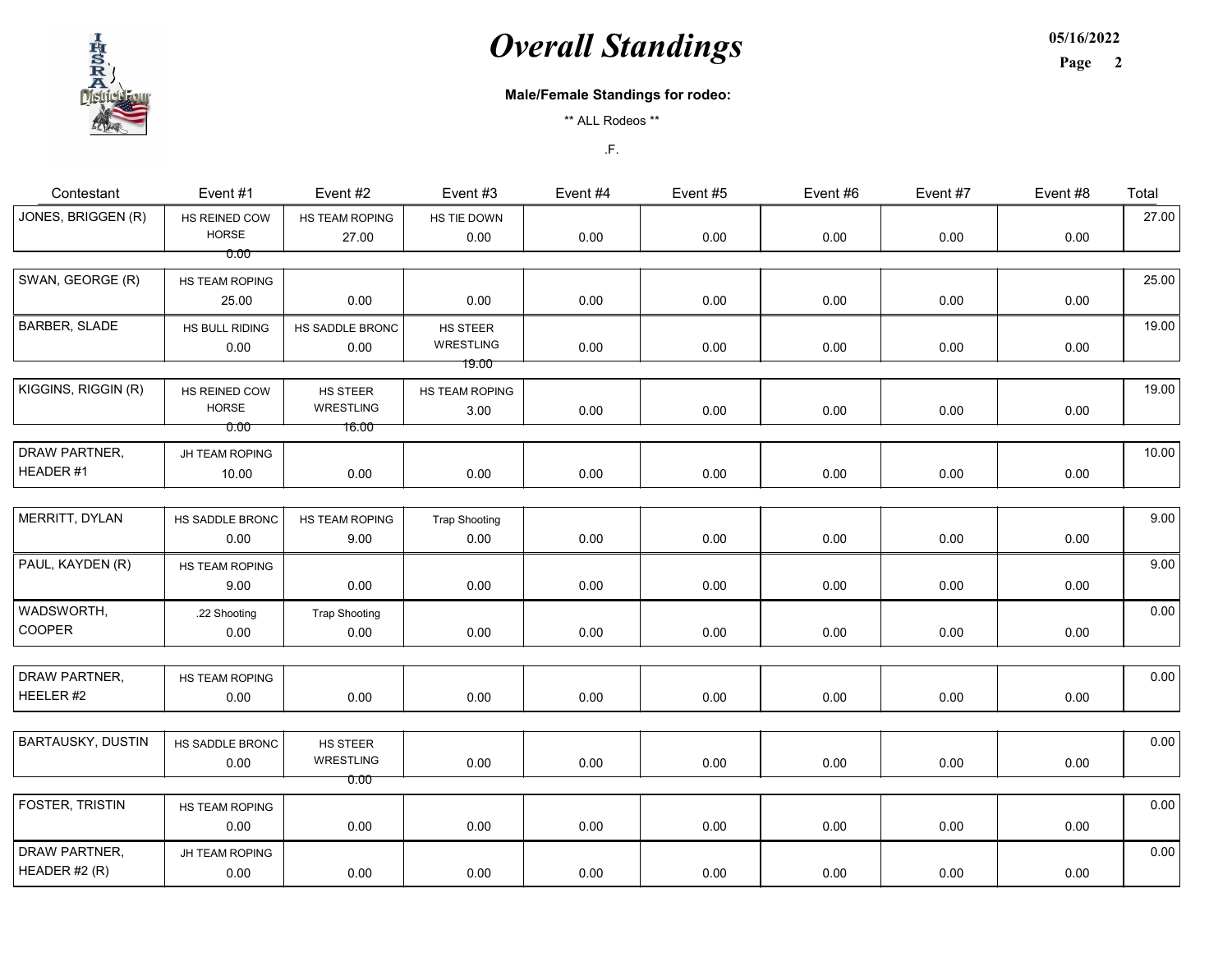05/16/2022 Page 3



#### Male/Female Standings for rodeo:

\*\* ALL Rodeos \*\*

| Contestant                     | Event #1                             | Event #2                     | Event #3                     | Event #4 | Event #5 | Event #6 | Event #7 | Event #8 | Total |
|--------------------------------|--------------------------------------|------------------------------|------------------------------|----------|----------|----------|----------|----------|-------|
| ANDERSON, AJ                   | .22 Shooting<br>0.00                 | HS TEAM ROPING<br>0.00       | <b>Trap Shooting</b><br>0.00 | 0.00     | 0.00     | 0.00     | 0.00     | 0.00     | 0.00  |
| FOSTER, KYLE                   | HS STEER<br>WRESTLING<br>0.00        | 0.00                         | 0.00                         | 0.00     | 0.00     | 0.00     | 0.00     | 0.00     | 0.00  |
| NOCHEBUENA,<br><b>KAELSTON</b> | HS BAREBACK<br><b>RIDING</b><br>0.00 | 0.00                         | 0.00                         | 0.00     | 0.00     | 0.00     | 0.00     | 0.00     | 0.00  |
| PARTAIN, MASON (R)             | .22 Shooting<br>0.00                 | <b>Trap Shooting</b><br>0.00 | 0.00                         | 0.00     | 0.00     | 0.00     | 0.00     | 0.00     | 0.00  |
| STONE, THOMAS (R)              | .22 Shooting<br>0.00                 | <b>Trap Shooting</b><br>0.00 | 0.00                         | 0.00     | 0.00     | 0.00     | 0.00     | 0.00     | 0.00  |
| <b>BARBER, JAREN</b>           | HS SADDLE BRONC<br>0.00              | 0.00                         | 0.00                         | 0.00     | 0.00     | 0.00     | 0.00     | 0.00     | 0.00  |
| BELL, RYLAN (R)                | .22 Shooting<br>0.00                 | <b>Trap Shooting</b><br>0.00 | 0.00                         | 0.00     | 0.00     | 0.00     | 0.00     | 0.00     | 0.00  |
| DENNIS, HAYDEN (R)             | .22 Shooting<br>0.00                 | <b>Trap Shooting</b><br>0.00 | 0.00                         | 0.00     | 0.00     | 0.00     | 0.00     | 0.00     | 0.00  |
| HEDGES, ZANE (R)               | HS BAREBACK<br><b>RIDING</b><br>0.00 | 0.00                         | 0.00                         | 0.00     | 0.00     | 0.00     | 0.00     | 0.00     | 0.00  |
| KNOX, DILLON (R)               | .22 Shooting<br>0.00                 | 0.00                         | 0.00                         | 0.00     | 0.00     | 0.00     | 0.00     | 0.00     | 0.00  |
| KOTTER, WADE (R)               | <b>Trap Shooting</b><br>0.00         | 0.00                         | 0.00                         | 0.00     | 0.00     | 0.00     | 0.00     | 0.00     | 0.00  |
| MEADOR, PEYTON (R)             | HS SADDLE BRONC<br>0.00              | 0.00                         | 0.00                         | 0.00     | 0.00     | 0.00     | 0.00     | 0.00     | 0.00  |
| MUIR, JACKSON (R)              | .22 Shooting<br>0.00                 | <b>Trap Shooting</b><br>0.00 | 0.00                         | 0.00     | 0.00     | 0.00     | 0.00     | 0.00     | 0.00  |
| HANSEN, COLBY (R)              | HS BULL RIDING<br>0.00               | HS SADDLE BRONC<br>0.00      | 0.00                         | 0.00     | 0.00     | 0.00     | 0.00     | 0.00     | 0.00  |